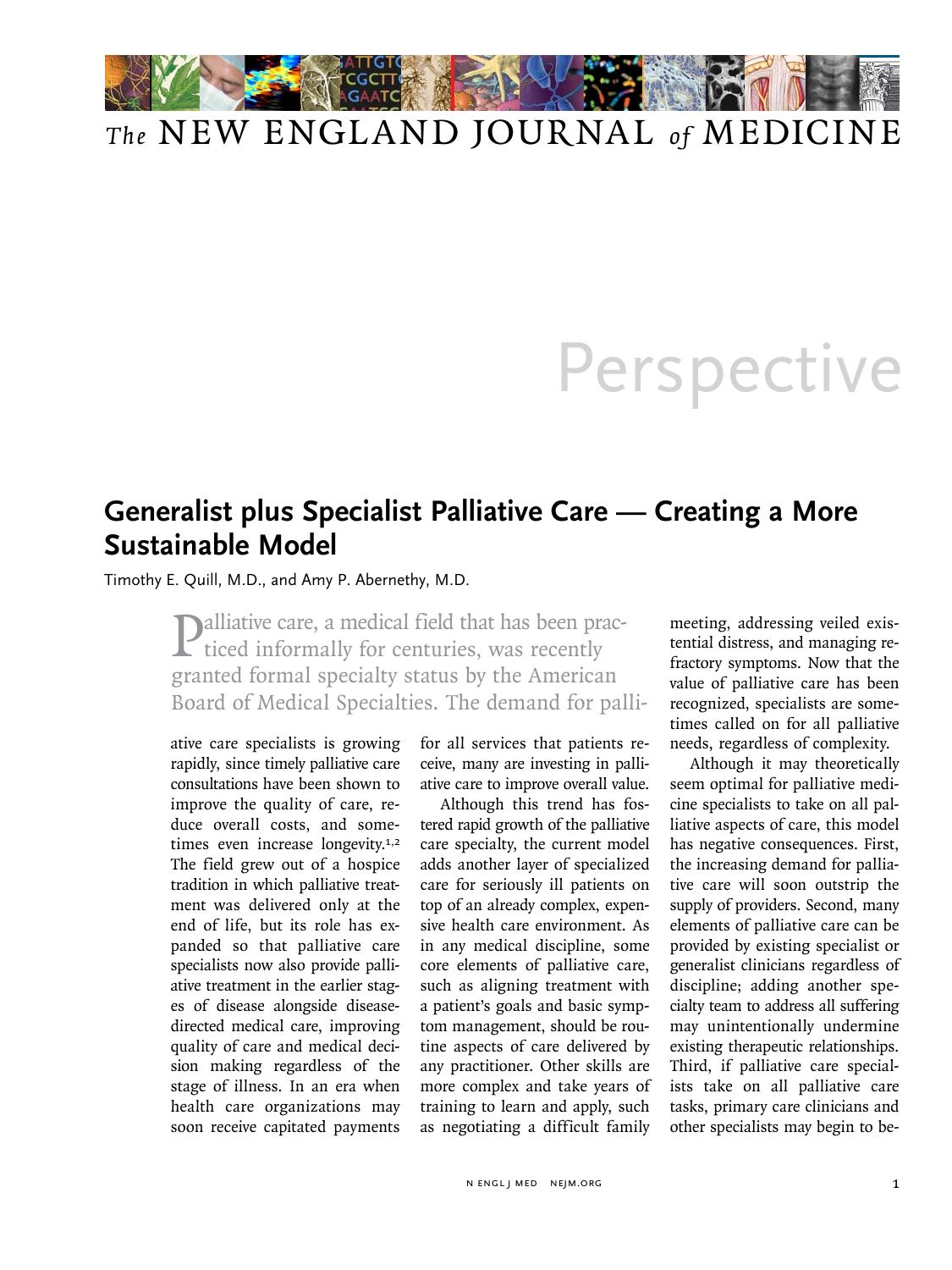## **Representative Skill Sets for Primary and Specialty Palliative Care.**

**Primary Palliative Care**

- **• Basic management of pain and symptoms**
- **• Basic management of depression and anxiety**
- **• Basic discussions about**
	- **Prognosis**
	- **Goals of treatment**
	- **Suffering**
	- **Code status**

**Specialty Palliative Care**

- **• Management of refractory pain or other symptoms**
- **• Management of more complex depression, anxiety, grief, and existential distress**
- **• Assistance with conflict resolution regarding goals or methods of treatment**

**Within families**

**Between staff and families**

**Among treatment teams**

**• Assistance in addressing cases of near futility**

lieve that basic symptom management and psychosocial support are not their responsibility, and care may become further fragmented.

Furthermore, there are nowhere near enough palliative care specialists to provide all palliative care services for every very ill patient. At a time when many people are living longer with an increased illness burden, many patients will need both primary and specialty palliative care. Current levels of new trainees will barely replace retiring palliative care clinicians. Part of the solution is to increase fellowship funding and develop alternative pathways to fellowship training and certification, and the American Academy of Hospice and Palliative Medicine and other organizations are working to address the workforce challenge. In the current cost-conscious environment, expanding workforce may be a tough sell, but the proven

ability of palliative care to simultaneously improve quality and save money makes it a critical part of the care plan for the most seriously ill (and expensive) patients.1,2

As part of this planned expansion of palliative care delivery, we need a care model that distinguishes primary palliative care (skills that all clinicians should have) from specialist palliative care (skills for managing more complex and difficult cases), so that they can coexist and support each other. Representative skill sets that might be required of each group are listed in the box. This distinction is not new: in the 1990s, there was a national focus on teaching basic palliative care skills to all practitioners (e.g., the Education in Palliative and End-of-life Care and End-of-Life Nursing Education Consortium courses), but the increased demand for palliative care warrants a reenergized, concerted effort spanning the health care system. We believe that each medical specialty (oncology, cardiology, critical care, geriatrics, primary care, surgery, and others) and health system needs to delineate basic expectations regarding primary palliative care skills to be learned and practiced by its members, plus a triage system for calling on palliative care specialists when necessary. The primary palliative care curriculum must be taught — even to mid-career clinicians — and reinforced by performance measurement and remediation as needed. Meanwhile, hospice and palliative medicine specialists must recognize that a growing primary palliative care practice, far from competing with us, will enable our discipline to flourish.

Education is the starting point,

and we should draw from existing training workshops. For example, Oncotalk is a program for oncology fellows to learn and practice basic palliative care skills under supervision.3 The Agency for Healthcare Research and Quality recently funded a grant to the American Society of Clinical Oncology to develop and disseminate, in collaboration with the American Academy of Hospice and Palliative Medicine, a primary palliative care curriculum for oncology based on current best evidence and to study its effect on the quality of care by embedding quality metrics in the oncology measure set. The aim is to enhance oncologists' understanding of the basic principles of palliative care, while acknowledging that complex scenarios and refractory suffering should be addressed by palliative medicine specialists.

Similar efforts can expand palliative care treatments and services to such seriously ill populations as patients with heart failure, chronic lung disease, Alzheimer's disease, or other conditions — and into primary care. Some basic palliative care skills (e.g., basic pain management and discussions of prognosis) are needed in any medical discipline, whereas others are more specific to a particular discipline (e.g., for pulmonologists, symptomatic management of severe dyspnea). Basic training programs and curricula are easily adaptable and exportable. We must also train all medical students and residents in basic palliative care skills, so training programs should extend across the career continuum.<sup>4</sup>

In a coordinated palliative care model, the primary care physician or treating specialist could manage many palliative care problems,